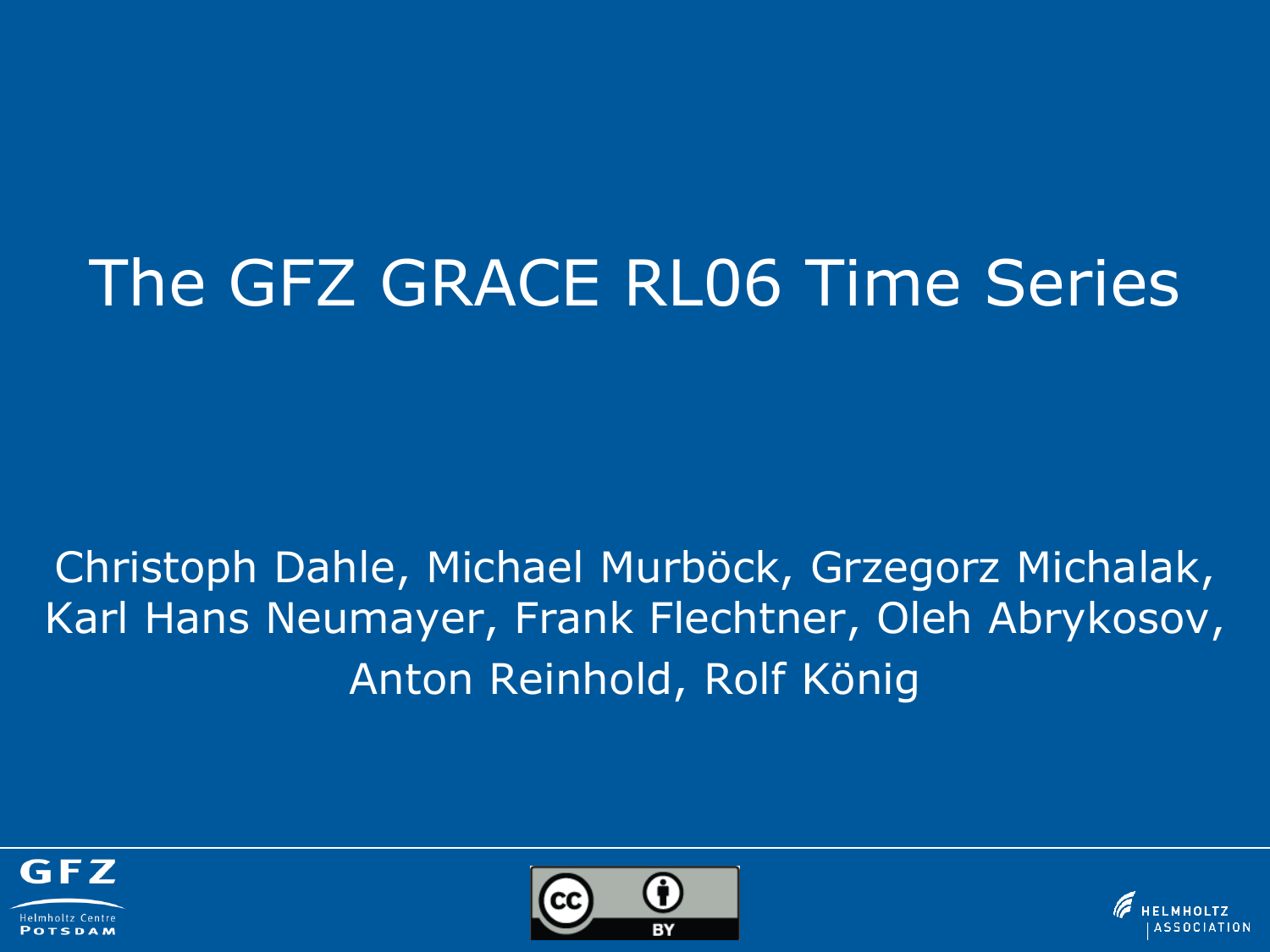# Overview of RL05 to RL06 Modifications

- Reprocessed Level-1B products (provided by JPL) KBR1B & SCA1B RL03
- Reprocessed GPS constellation
- Background models
- Processing strategy and orbit/instrument parameterization



The GFZ GRACE RL06 Time Series

EGU General Assembly 2018, Vienna, Austria, 12 April 2018



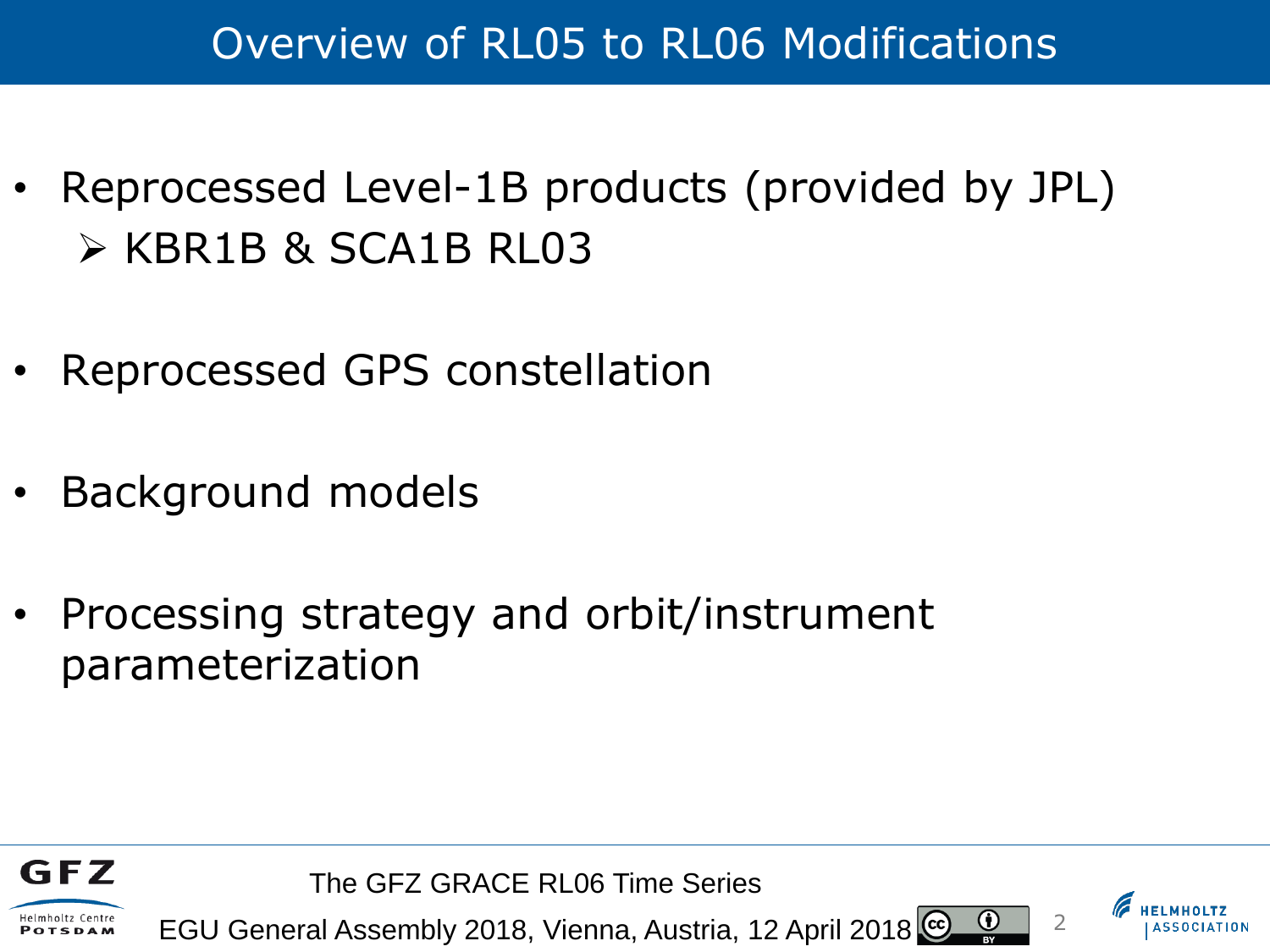- Complete Reprocessing of GPS constellation for RL06
- Main differences compared to previous RL05 constellation:
	- New reference frame ITRF2014/IGS2014 (instead of ITRF2008/IGS08)
	- Increased number of ground stations (approx. 120 instead of 70)
	- Improved solar radiation pressure parameterization
	- Background models according to GRACE RL06 standards



GFZ

**TSDAM** 





 $\bf{r}$ 

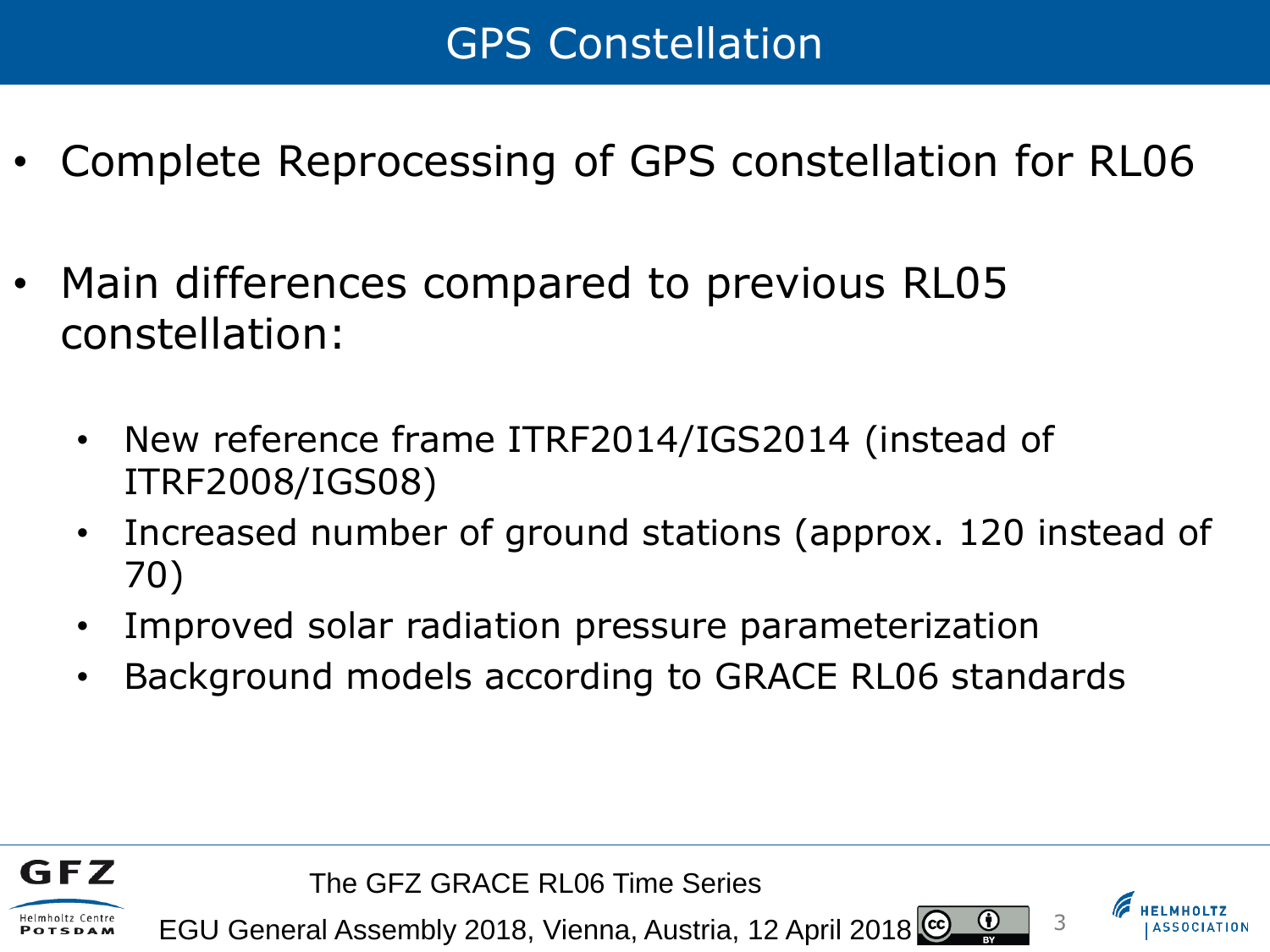### GPS Constellation

### • Complete Reprocessing of GPS constellation for RL06



The GFZ GRACE RL06 Time Series

**GFZ** 

Helmholtz Centre

POTSDAM

EGU General Assembly 2018, Vienna, Austria, 12 April 2018



 $\bf(i)$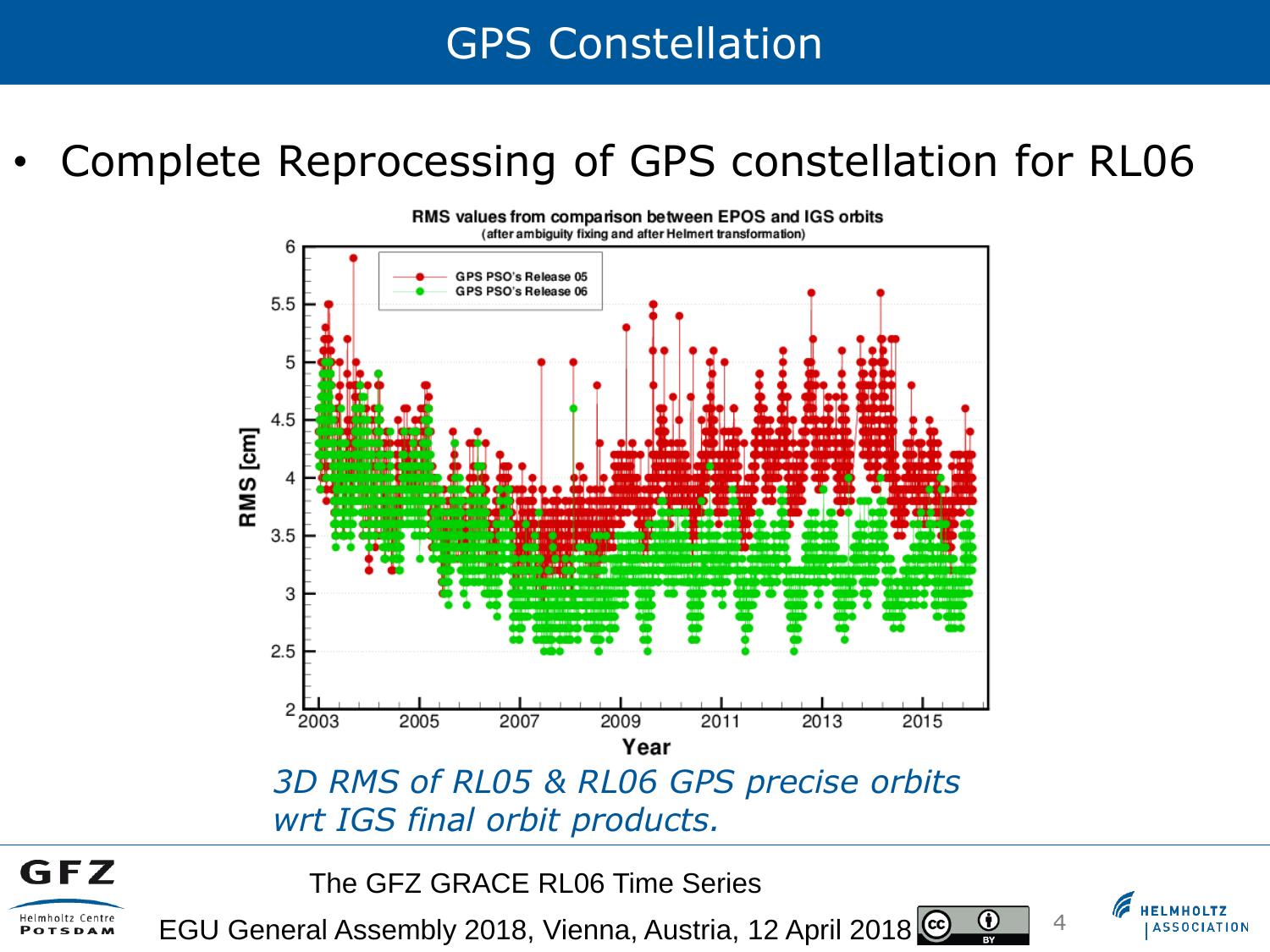### Background Models & Standards

|                                                             | <b>Currently: RL05</b>                                     | <b>New: RL06</b>                                                                    |
|-------------------------------------------------------------|------------------------------------------------------------|-------------------------------------------------------------------------------------|
| A priori Static Gravity<br>Field                            | <b>EIGEN-6C</b>                                            | <b>EIGEN-6C4</b>                                                                    |
| A priori time-variable<br><b>Gravity Field</b>              | Trend/Annual/<br><b>Semiannual Coeff.</b><br>from EIGEN-6C | <b>GFZ RL05a (DDK1</b><br>filtered) $\rightarrow$ only<br>during data<br>screening! |
| Ocean Tides                                                 | EOT11a                                                     | <b>FES2014</b>                                                                      |
| Atmospheric Tides S1, S2                                    | Bode-Biancale 2003                                         | Bode-Biancale 2003                                                                  |
| Atmospheric and Oceanic<br><b>Non-tidal Mass Variations</b> | <b>AOD1B RL05</b>                                          | <b>AOD1B RL06</b>                                                                   |
| Ocean Pole Tide                                             | Desai [2002]                                               | Desai [2002]                                                                        |
| Solid Earth & Pole Tides                                    | <b>IERS2010</b>                                            | <b>IERS2010</b>                                                                     |
| 3rd Body Ephemerides                                        | <b>JPL DE421</b>                                           | <b>JPL DE430</b>                                                                    |

The GFZ GRACE RL06 Time Series

**GFZ** 

Helmholtz Centre

**POTSDAM** 

EGU General Assembly 2018, Vienna, Austria, 12 April 2018



**ASSOCIATION** 

 $\frac{1}{\sqrt{2}}$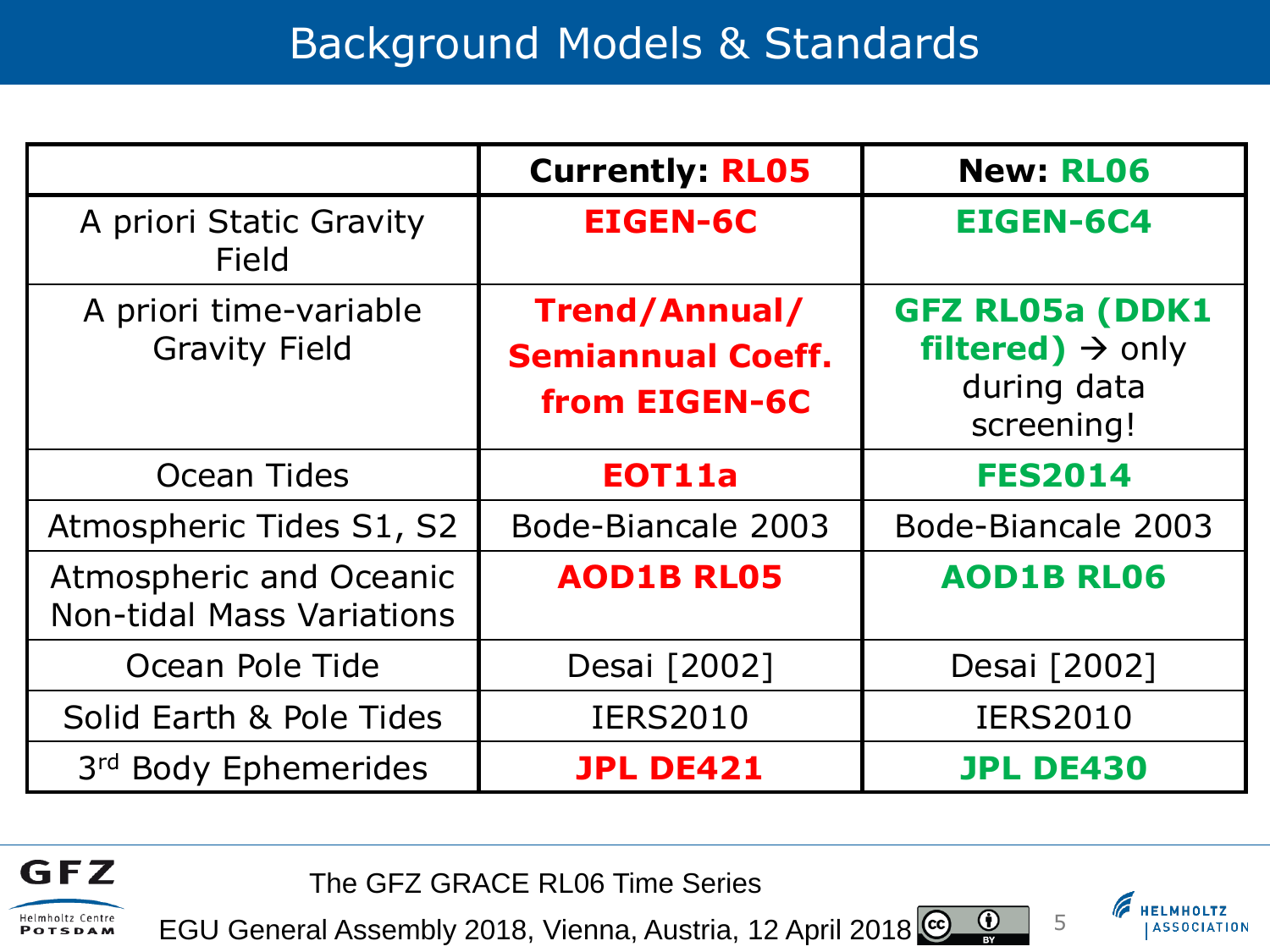### AOD1B RL06



*Relative change of KBRA pre-fit residual variance when using AOD1B RL06 instead of RL05 averaged over the year 2008.*

The GFZ GRACE RL06 Time Series

**GFZ** 

Helmholtz Centre

POTSDAM

EGU General Assembly 2018, Vienna, Austria, 12 April 2018



 $\bf \Theta$ 

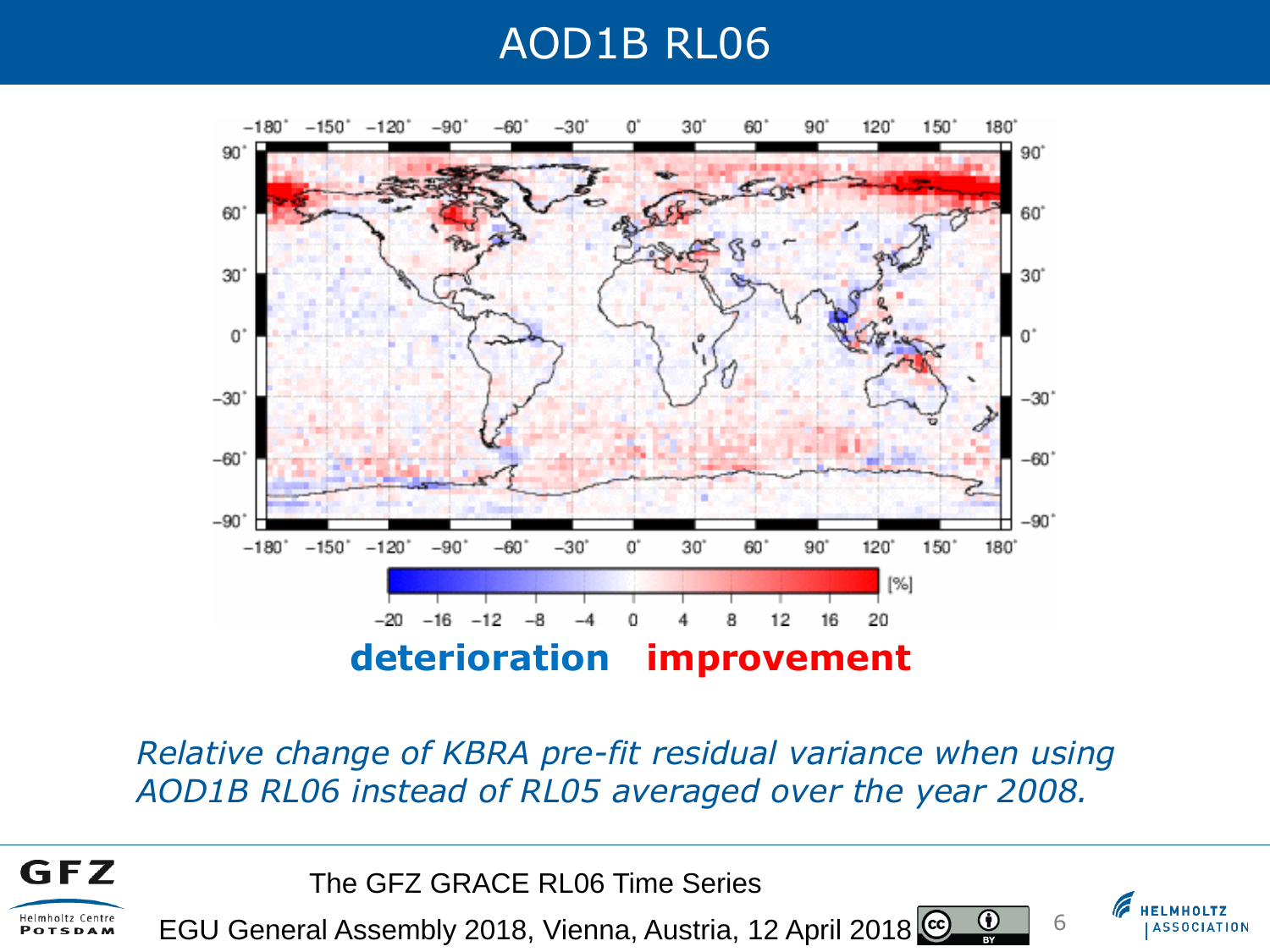# Processing Strategy / Parameterization

### **RL05 RL06**

### **GPS data screening**

(incl. down-weighted KRR obs.) (no KBR obs.)

common run for GRACE-A/-B fully independent for GRACE-A/-B

### **KBR data screening**

further GPS data screening still enabled no further GPS data screening

8-sigma elimination **no automatic screening at all**, visual inspection of residuals

### **a priori orbit determination/gravity field estimation**

weights for GPS and KBR obs. remain unchanged, arc-wise weighting of GPS and constant weights throughout whole GRACE mission KBR obs. based on pre-fit

residuals (GPS: down-weighted by factor 7)

time-variable gravity field model still used as time-variable gravity field background model background model removed

### **different parameterization in GPS screening same parameterization during run and rest of processing whole processing**

 $\bf{G}$ 

7

GFZ

POTSDAM

The GFZ GRACE RL06 Time Series

EGU General Assembly 2018, Vienna, Austria, 12 April 2018

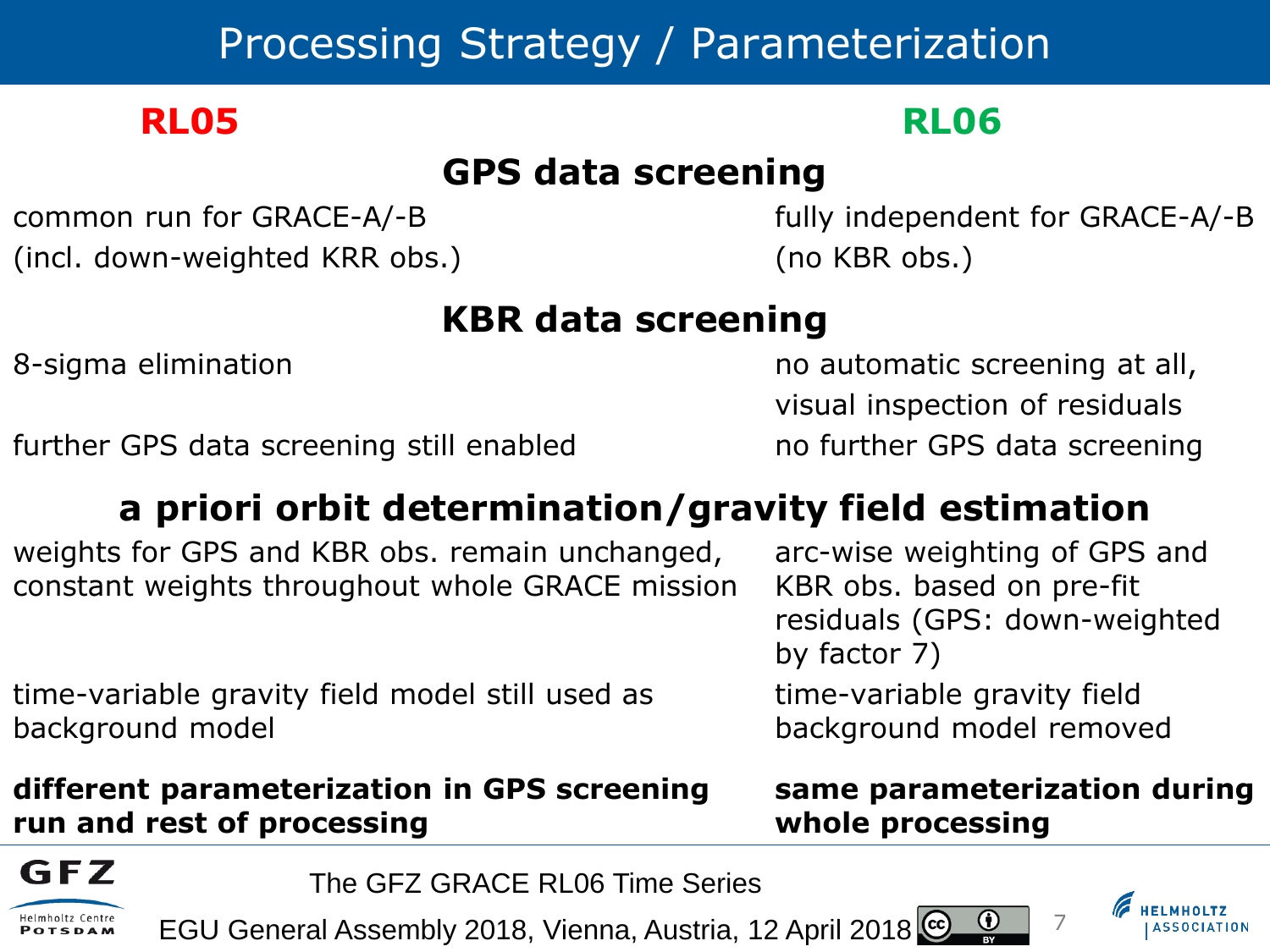# Processing Strategy / Parameterization

### Number of parameters (24h arc, GRACE-A/-B together) **RL05 RL06**

- **12** initial orbit elements **12** initial orbit elements
- **40** empirical parameters **(GPS screening only) 128** empirical parameters

*cosine/sine coefficients of 1/rev periodical model*

- *estimated every 4.8 h in TN - estimated 1/rev in TN*
- 

### **48** KBR parameters **(KBR screening only) no more KBR parameters** *range-rate bias & drift every 90 min cosine/sine coefficients of range bias every 180 min*

**150/108** ACC parameters **36** ACC parameters *25/9 biases per arc in RTN 3 biases per arc in RT, 9 in N 0/9 scale factors per arc in RTN 1 scale factor per arc in RTN*

**202/160** during GPS screening **176** parameters, same **210/168** during KBR scr./gravity estim. during whole processing

- 
- 
- *- no constraint - a priori sigma: 1E-5 m/s<sup>2</sup>*

 $\bf(i)$ 



The GFZ GRACE RL06 Time Series

EGU General Assembly 2018, Vienna, Austria, 12 April 2018

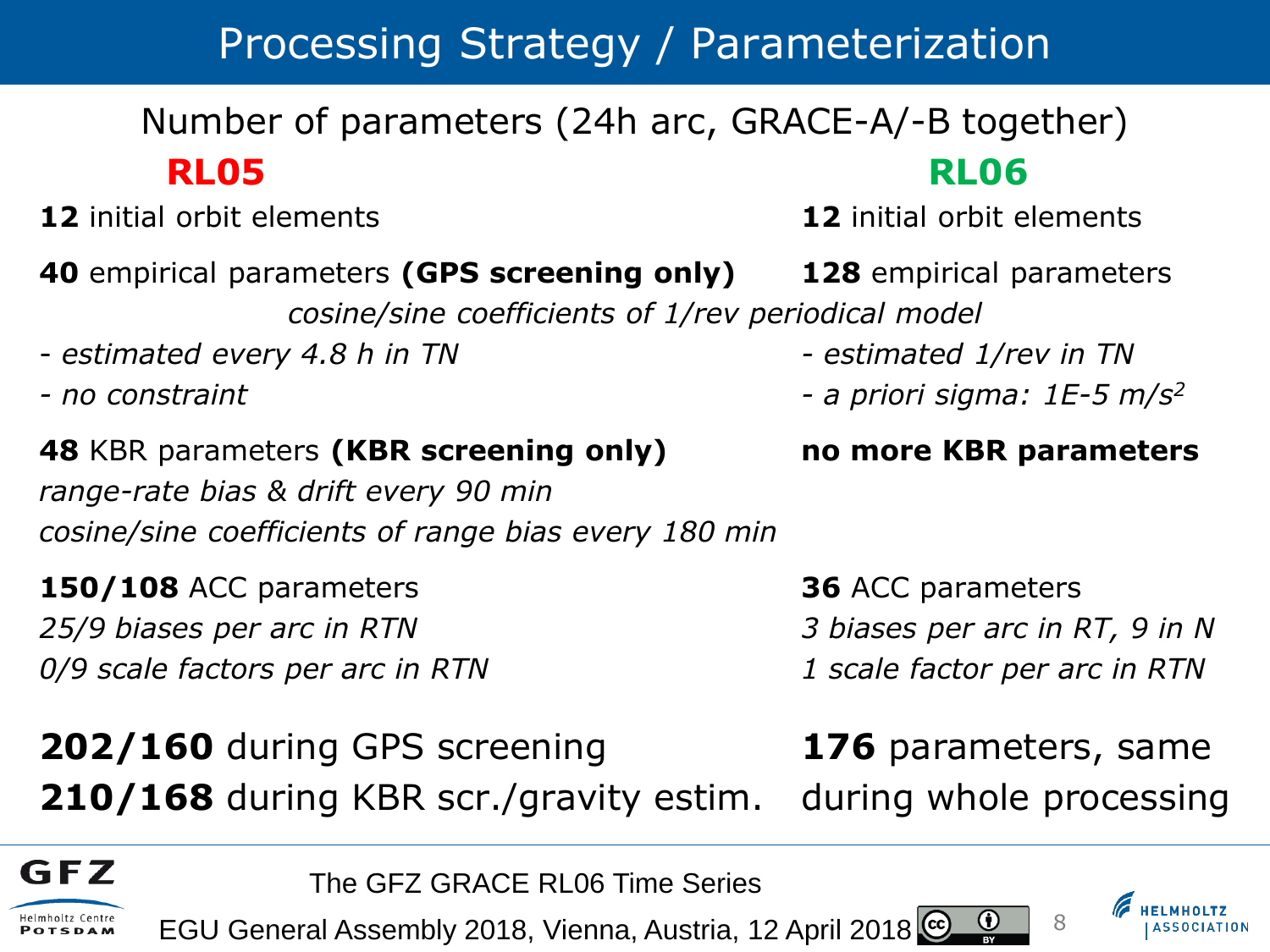# **Orbit Quality**

- (absolute) orbit accuracy not in the focus during RL05 processing
- goal for RL06: good gravity fields **and** orbits

|                      | <b>SLR statistics</b><br>mean $[cm]$ | RMS [cm]        | <b>GPS residuals</b><br>RMS [cm] | <b>KBR</b><br>res. $\left[\mu m/s\right]$ |  |
|----------------------|--------------------------------------|-----------------|----------------------------------|-------------------------------------------|--|
|                      | all stat./Yarr.                      | all stat./Yarr. | code / phase                     |                                           |  |
| <b>Year 2008</b>     |                                      |                 |                                  |                                           |  |
| <b>GRACE-A</b>       | $-1.330 / -1.195$                    | 2.541 / 1.605   | 42.811 / 0.275                   |                                           |  |
| <b>GRACE-B</b>       | $-1.459/ -1.409$                     | 2.785 / 1.754   | 35.640 / 0.253                   |                                           |  |
| <b>KBR</b> screening |                                      | 2.648 / 1.683   | 39.469 / 0.270                   | 0.260                                     |  |
| a priori run         |                                      | 2.824 / 1.996   | 39.545 / 0.305                   | 0.280                                     |  |
| <b>Year 2014</b>     |                                      |                 |                                  |                                           |  |
| <b>GRACE-A</b>       | $-1.190 / -0.575$                    | 2.412 / 1.309   | 40.873 / 0.278                   |                                           |  |
| GRACE-B              | $-1.311/ -0.582$                     | 2.582 / 1.376   | 35.473 / 0.259                   |                                           |  |
| <b>KBR</b> screening |                                      | 2.480 / 1.327   | 38.375 / 0.275                   | 0.213                                     |  |
| a priori run         |                                      | 3.578 / 3.254   | 38.653 / 0.382                   | 0.419                                     |  |
|                      |                                      |                 |                                  |                                           |  |

fairly good orbit quality for GRACE-A/-B GPS-only runs is maintained to a large extent also when KBR obs. are used

The GFZ GRACE RL06 Time Series

GFZ

Helmholtz Centre POTSDAM

 $\bf{r}$ EGU General Assembly 2018, Vienna, Austria, 12 April 2018

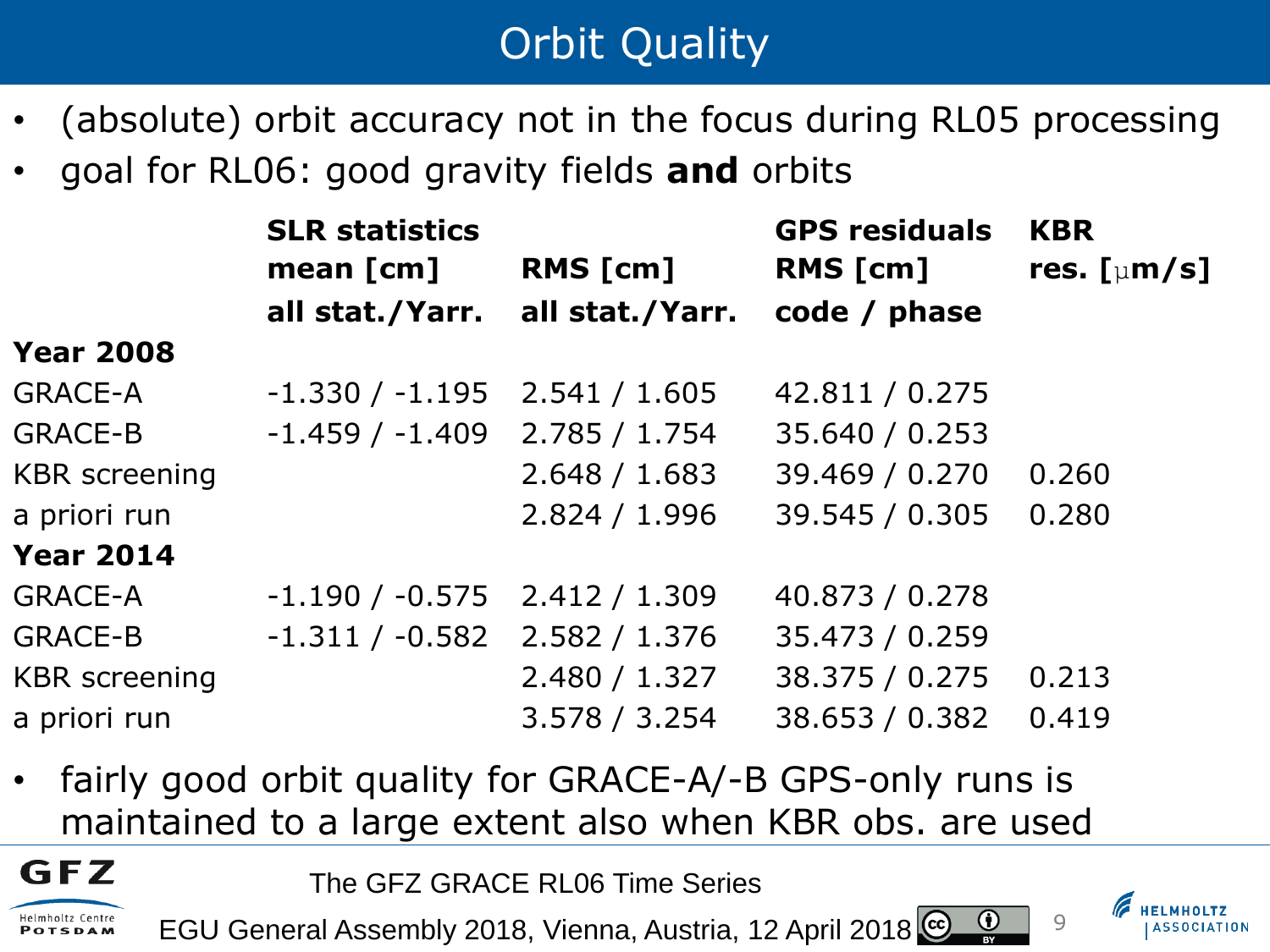

**GFZ RL05a GFZ RL06 2003/08**



*EWH grids wrt EIGEN-6C4, 90x90 solutions, DDK3 filtered*

### *wRMS* over ocean in terms of cm EWH,  $C_{20}$  excluded:

|              | unfiltered | DDK5 DDK4 DDK3 DDK2 DDK1 |     |         |     |
|--------------|------------|--------------------------|-----|---------|-----|
| RL05a        | 662.8      | 9.0 5.8                  | 4.9 | 3.1 2.3 |     |
| RLO6         | 294.0      | 4.4 3.1 2.8              |     | 1.9     | 1.5 |
| rel. improv. | <b>56%</b> | 51% 47% 43% 39%          |     |         | 35% |

The GFZ GRACE RL06 Time Series

GFZ

Helmholtz Centre

POTSDAM

EGU General Assembly 2018, Vienna, Austria, 12 April 2018

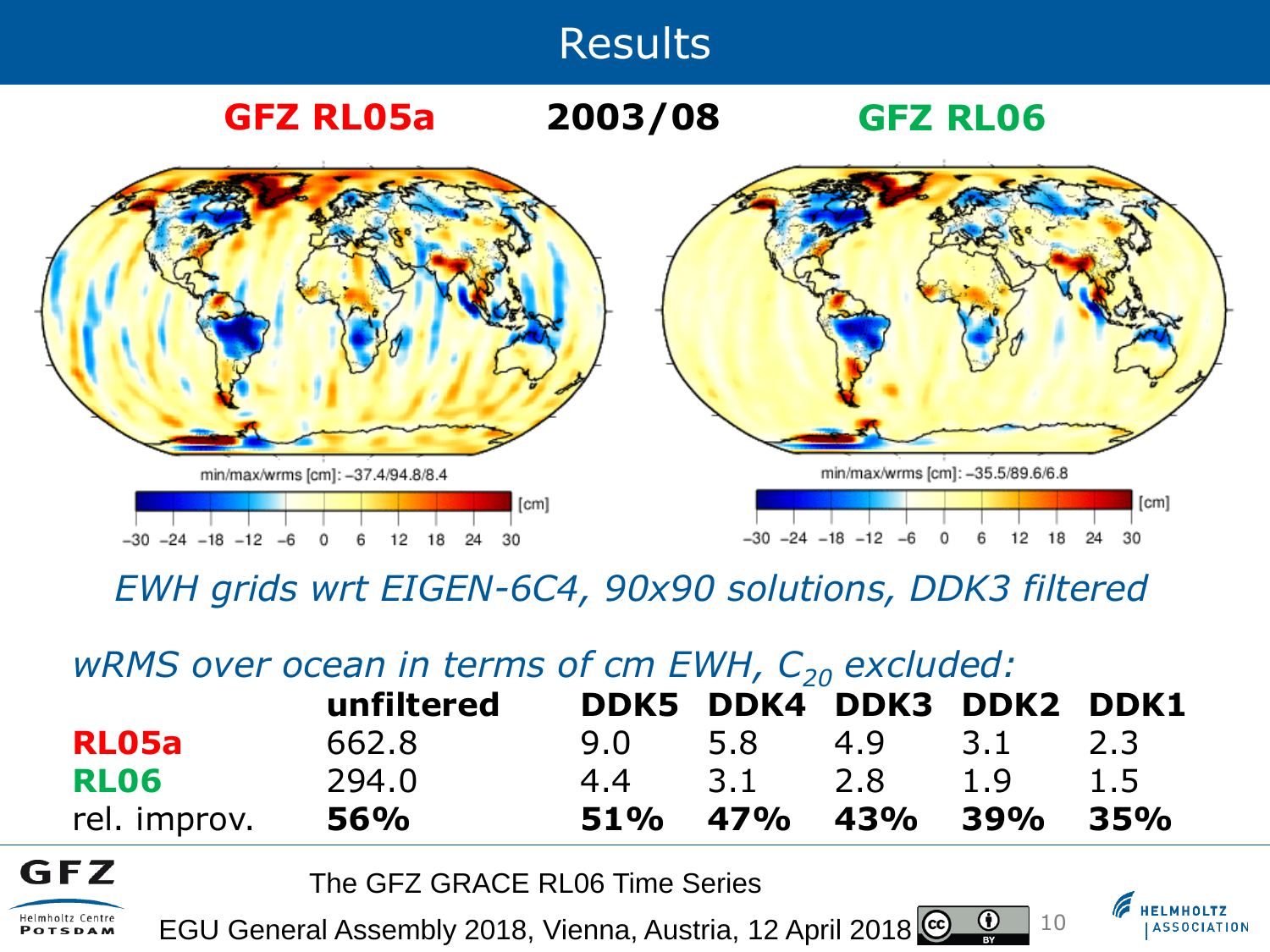

*and formal error degree amplitudes (thin lines)*

The GFZ GRACE RL06 Time Series

GFZ

Helmholtz Centre

POTSDAM

EGU General Assembly 2018, Vienna, Austria, 12 April 2018  $\bf \bm \Theta$ 

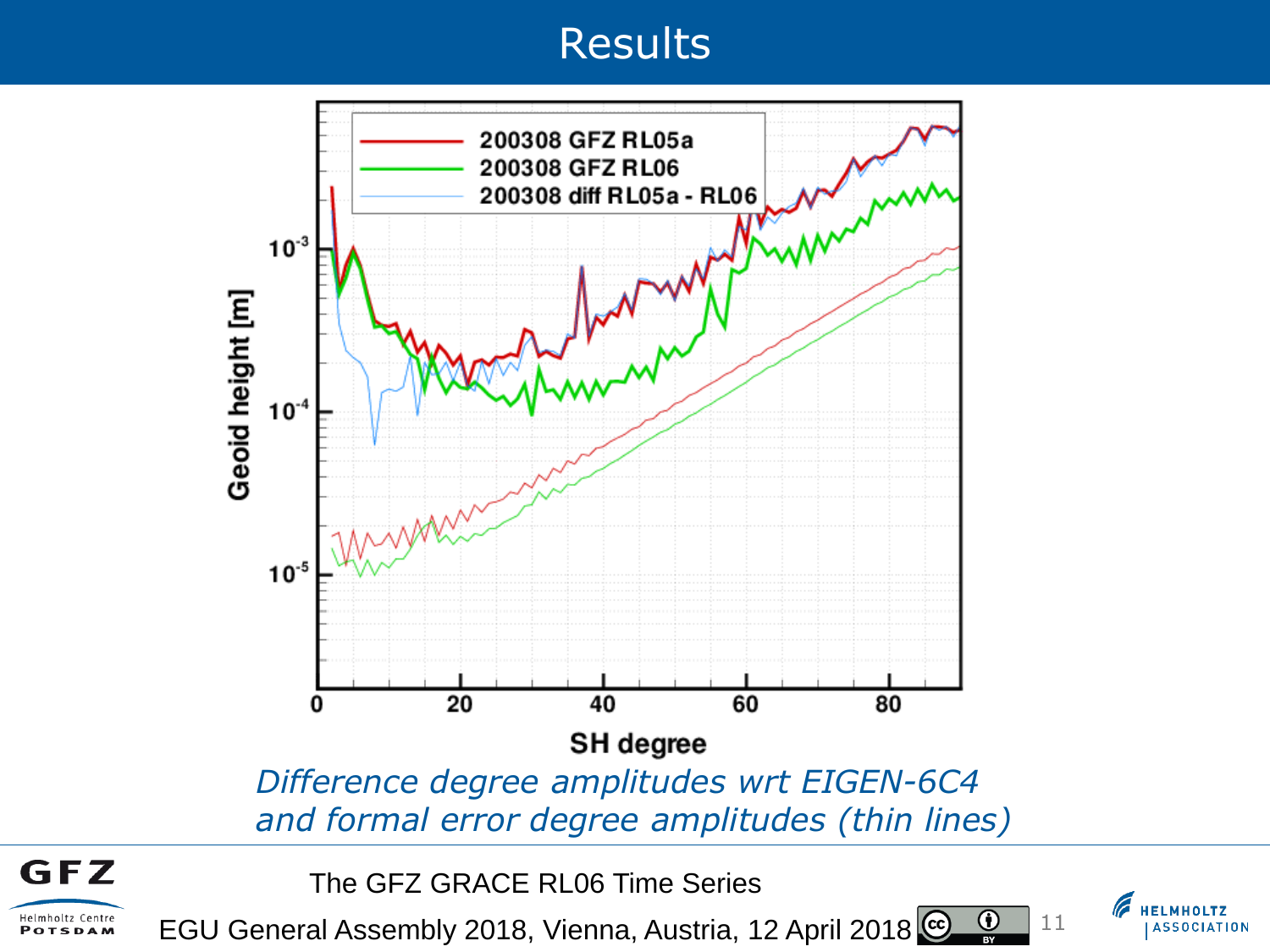

**GFZ RL05a 2008/10 GFZ RL06**



*EWH grids wrt EIGEN-6C4, 90x90 solutions, DDK3 filtered*

### *wRMS* over ocean in terms of cm EWH,  $C_{20}$  excluded:

|              | unfiltered | DDK5 DDK4 DDK3 DDK2 DDK1 |  |     |
|--------------|------------|--------------------------|--|-----|
| RL05a        | 209.1      | 4.7 3.2 2.8 2.1 1.7      |  |     |
| RLO6         | 167.1      | 3.3 2.4 2.2 1.7          |  | 1.5 |
| rel. improv. | <b>20%</b> | 30% 25% 21% 19%          |  | 12% |

The GFZ GRACE RL06 Time Series

GFZ

Helmholtz Centre

POTSDAM

EGU General Assembly 2018, Vienna, Austria, 12 April 2018 (i)

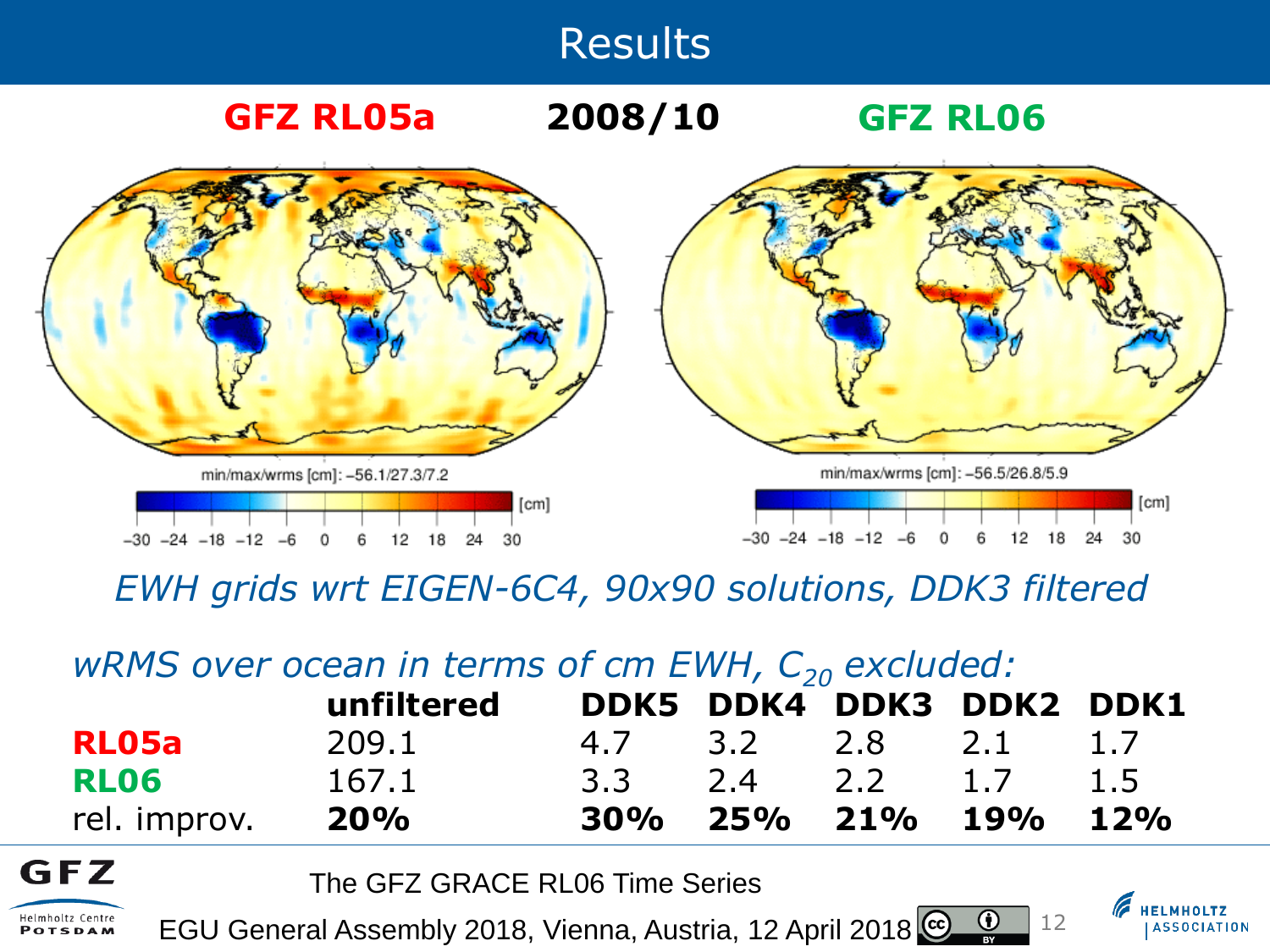

The GFZ GRACE RL06 Time Series

GFZ

Helmholtz Centre

POTSDAM

EGU General Assembly 2018, Vienna, Austria, 12 April 2018  $\bf \bm \Theta$ 

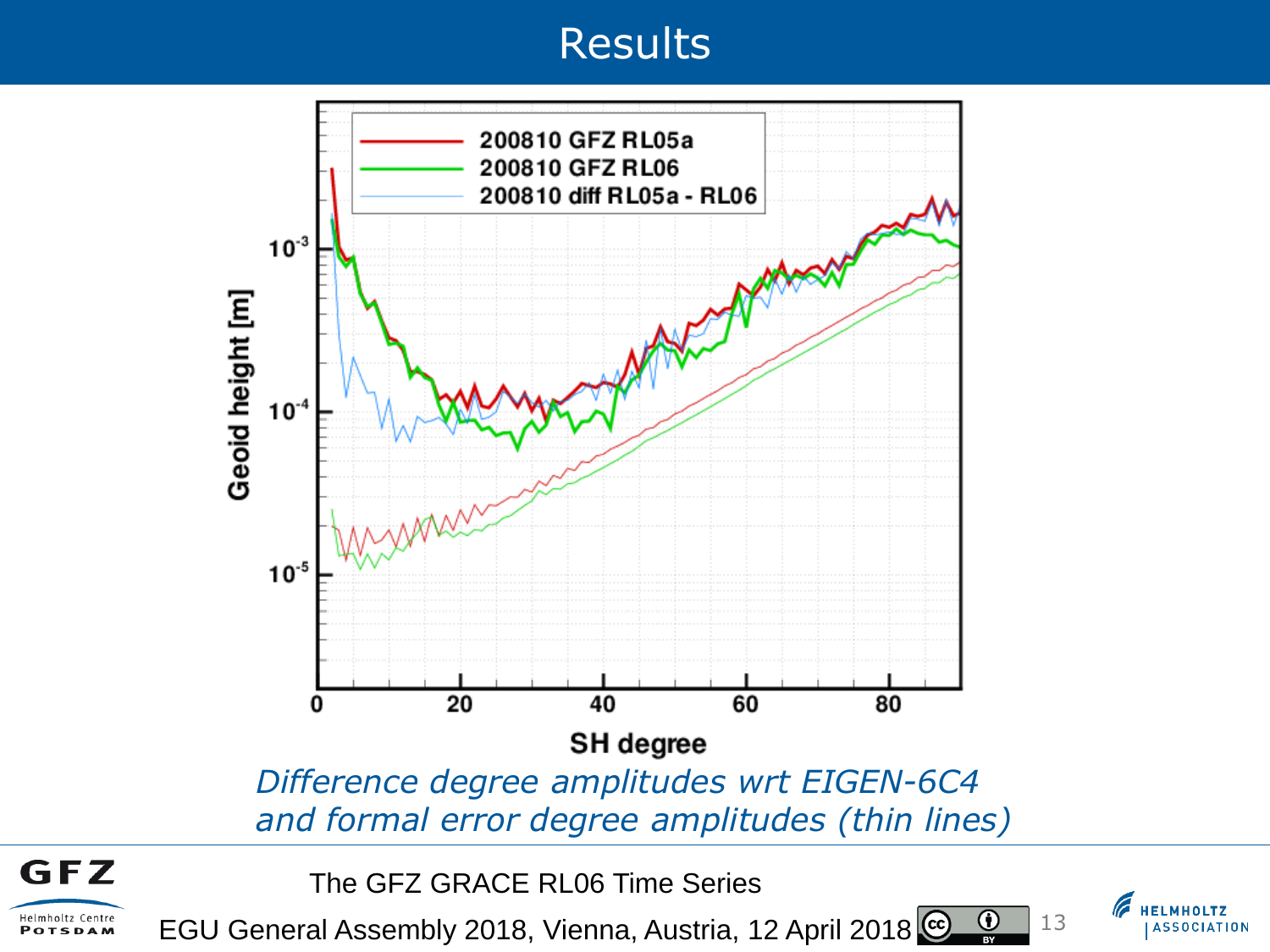

**GFZ RL05a 2014/06 GFZ RL06**



*EWH grids wrt EIGEN-6C4, 90x90 solutions, DDK3 filtered*

### *wRMS* over ocean in terms of cm EWH,  $C_{20}$  excluded:

|              | unfiltered |                 | DDK5 DDK4 DDK3 DDK2 DDK1 |        |
|--------------|------------|-----------------|--------------------------|--------|
| RL05a        | 149.5      | 6.3 4.1 3.6 2.6 |                          | 2.4    |
| RLO6         | 114.9      | 5.6 3.6 3.1 2.5 |                          | 2.5    |
| rel. improv. | <b>23%</b> | 11% 12% 14% 4%  |                          | $-4\%$ |

The GFZ GRACE RL06 Time Series

GFZ

Helmholtz Centre

POTSDAM

 $\bf G$ EGU General Assembly 2018, Vienna, Austria, 12 April 2018

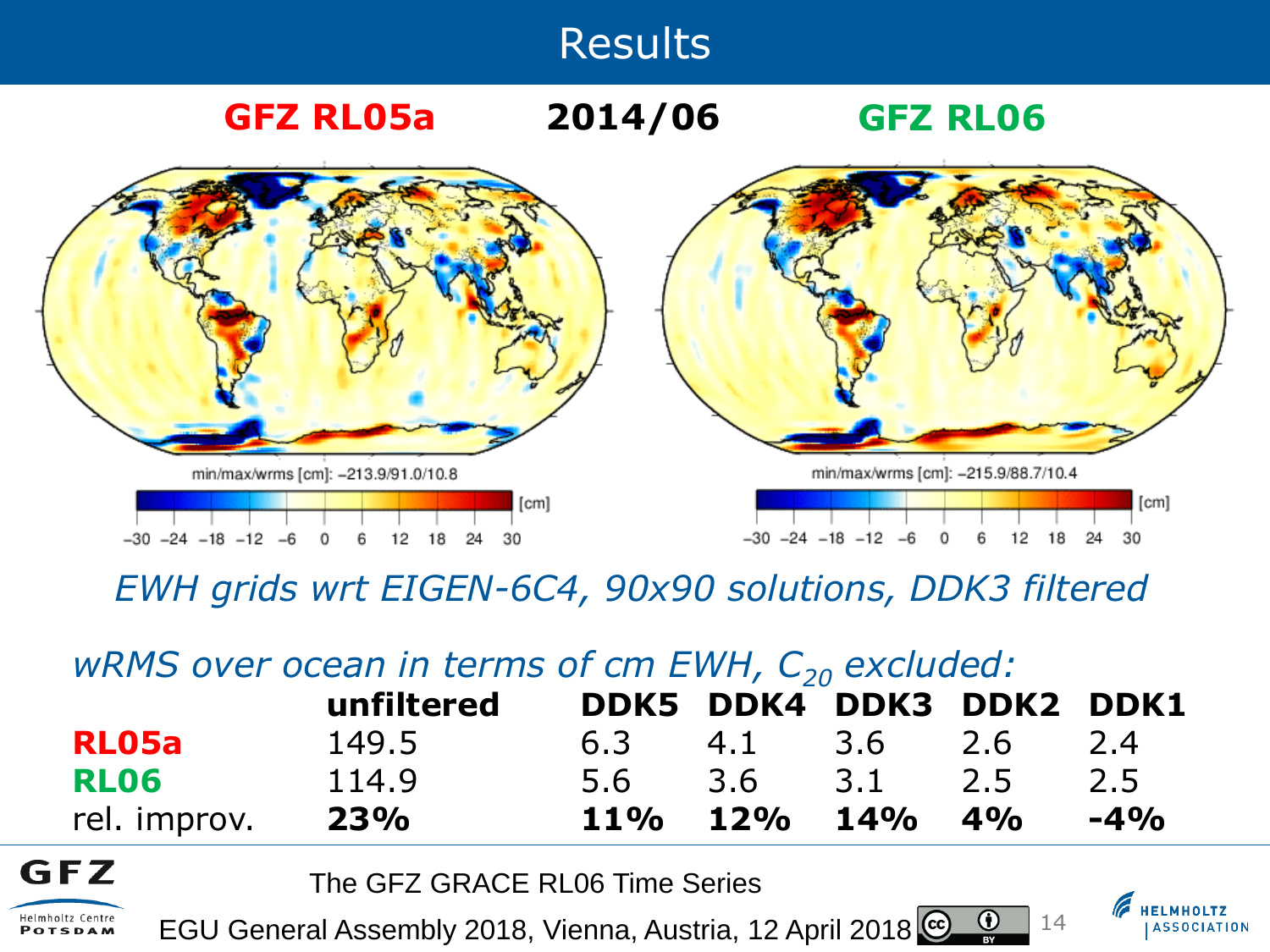

The GFZ GRACE RL06 Time Series

GFZ

Helmholtz Centre

POTSDAM

EGU General Assembly 2018, Vienna, Austria, 12 April 2018  $\bf \bm \Theta$ 

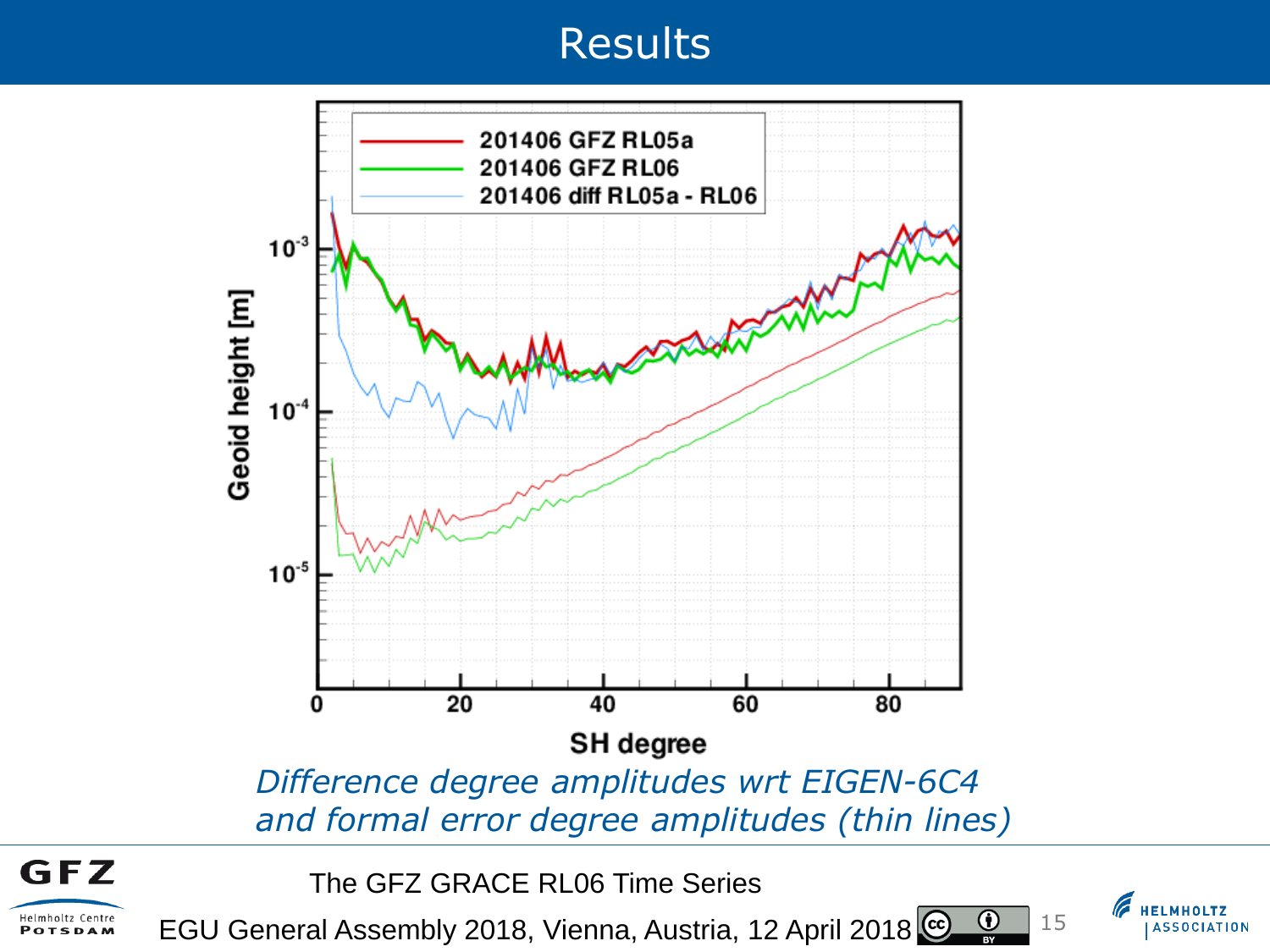

### *wRMS* over ocean in terms of cm EWH,  $C_{20}$  excluded





 $\bf \bm \Theta$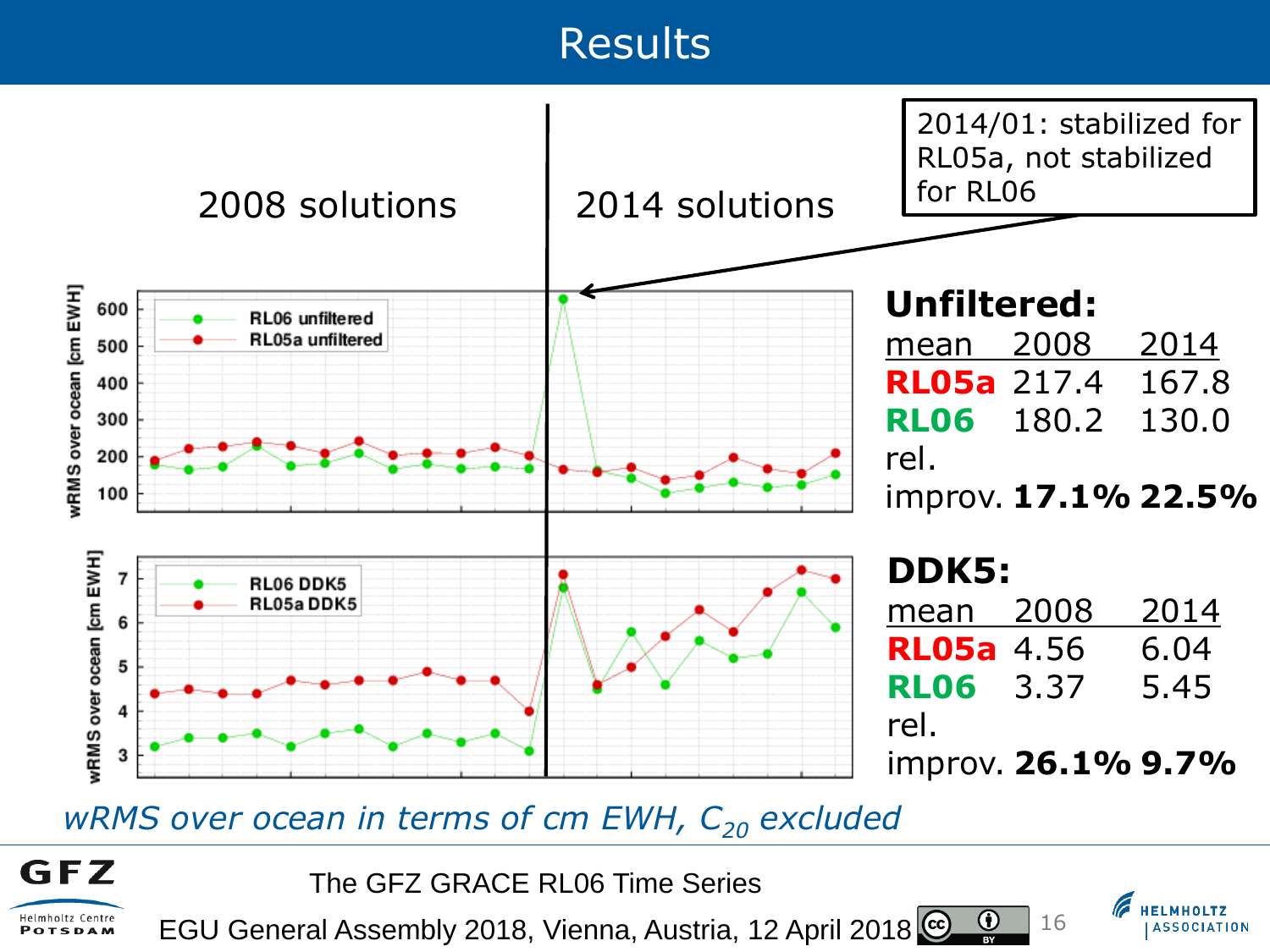

### *wRMS over ocean in terms of cm EWH, C<sup>20</sup> excluded*



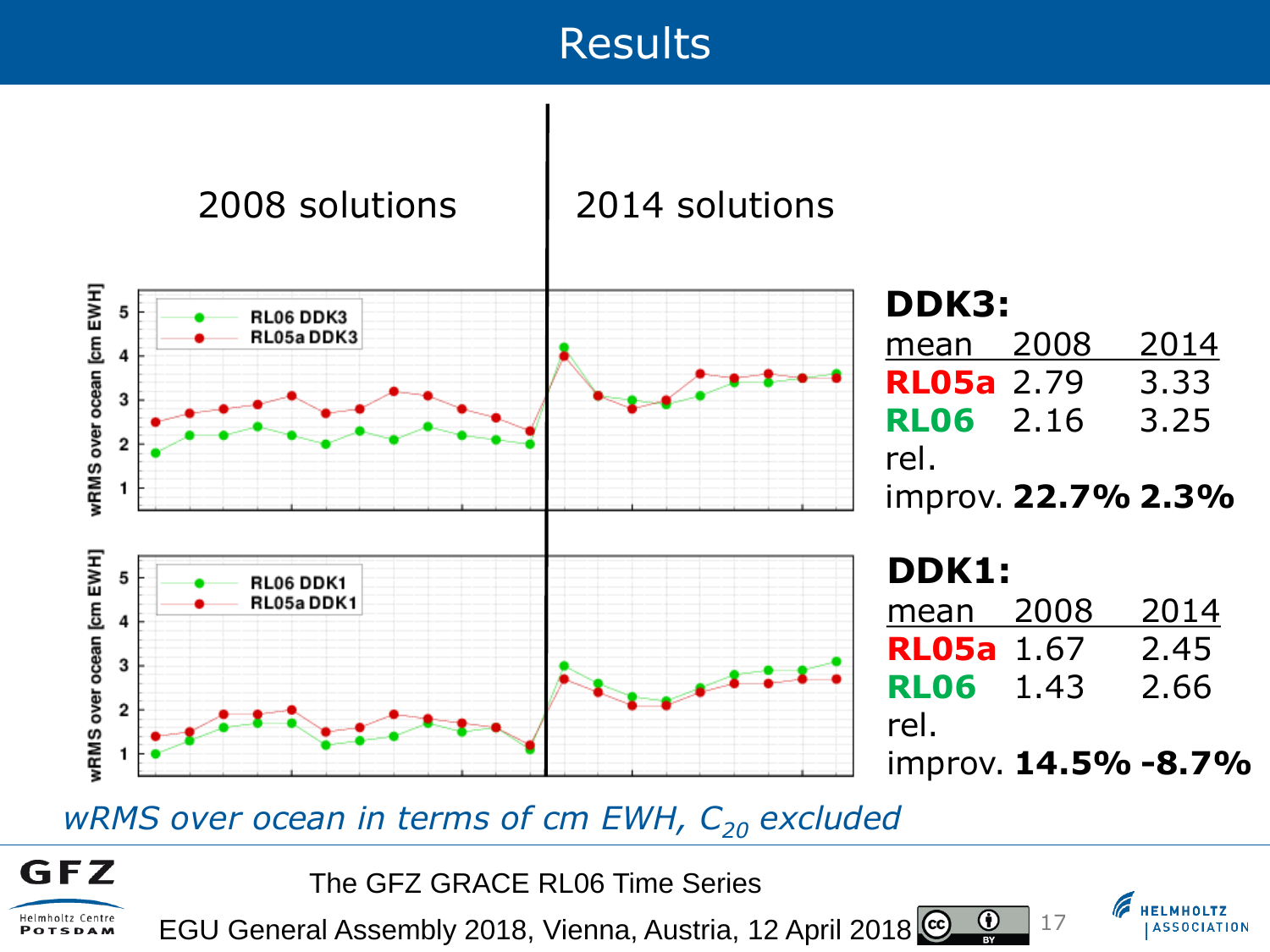### General Remarks

- Current RL06 reprocessing status:
	- completed: 2003-08, 2007-02/03/04/05/07/08, 2008, 2014
	- some of these solutions might be revised  $($  = final editing to get rid of particular artefacts)
	- reprocessing of all missing months ongoing 24/7
	- years 2002, 2016 and 2017 will be reprocessed last
- Notes on Level-2 products:
	- GFZ will deliver 60x60 and 96x96 solutions (consistent within GRACE SDS)
	- the type of Level-2 products remains unchanged: GSM, GAA, GAB, GAC, GAD
	- the SDS introduces new filenames and new product headers, see new version of GRACE Level-2 documentation to be published soon!



The GFZ GRACE RL06 Time Series

EGU General Assembly 2018, Vienna, Austria, 12 April 2018



 $\bf G$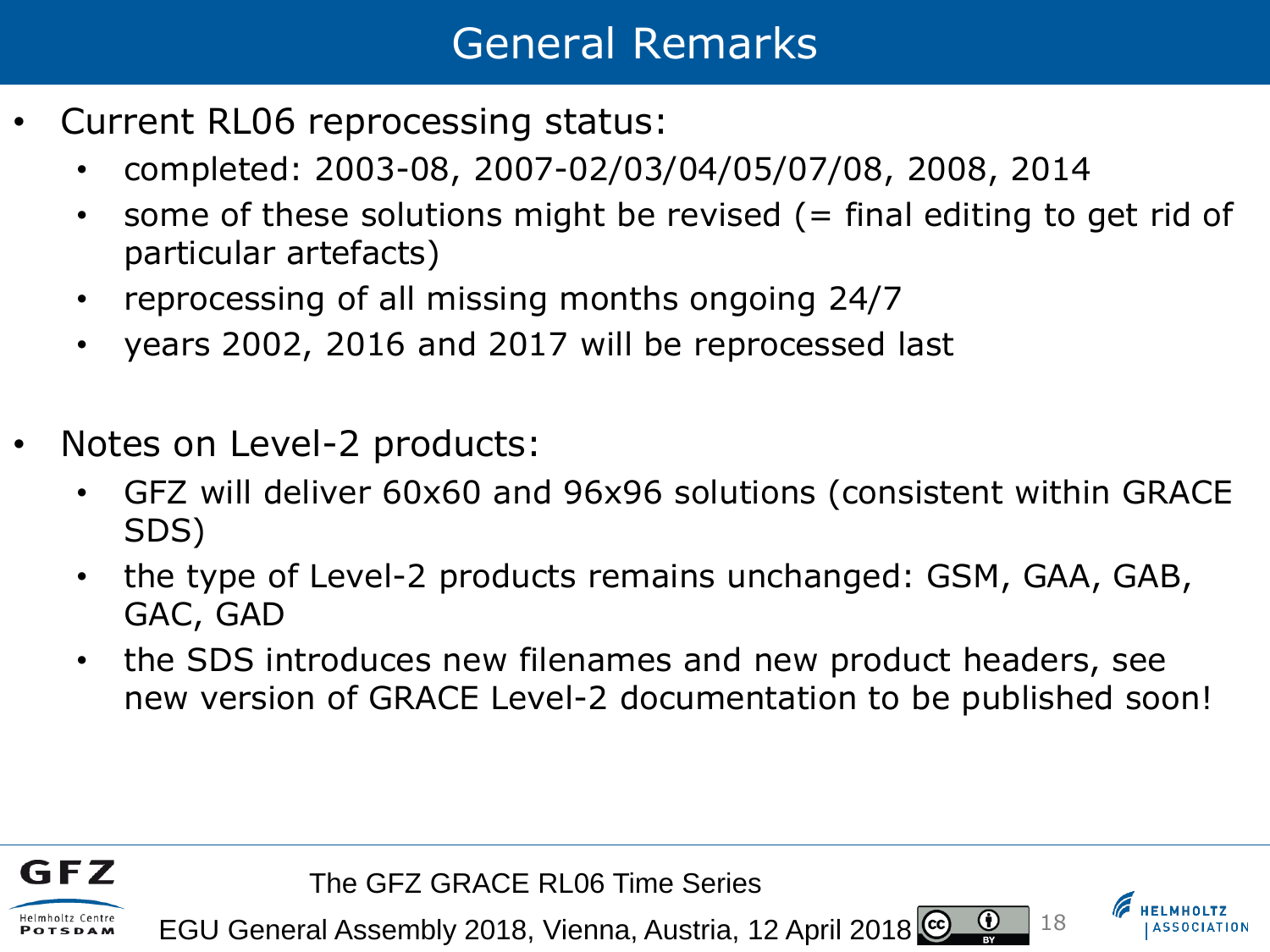# General Remarks

• New Level-3 portal at GFZ in collaboration with AWI/TU Dresden:



- At GravIS, Level-3 products based on the latest GRACE/GRACE-FO release of GFZ are visualized and described
- Level-3 products comprise dedicated globally gridded mass anomalies as well as basin average time series for terrestrial water storage over non-glaciated regions, bottom pressure variations in ocean basins and ice mass changes in both Antarctica and Greenland
- products will be available for download via GFZ's ISDC archive
- **[http://gravis.gfz-potsdam.de](http://gravis.gfz-potsdam.de/)**

GFZ

Helmholtz Centre **POTSDAM** 

• for more information: see **poster EGU2018-17878** later this afternoon during G4.3 poster session

The GFZ GRACE RL06 Time Series

EGU General Assembly 2018, Vienna, Austria, 12 April 2018



 $\bf(i)$